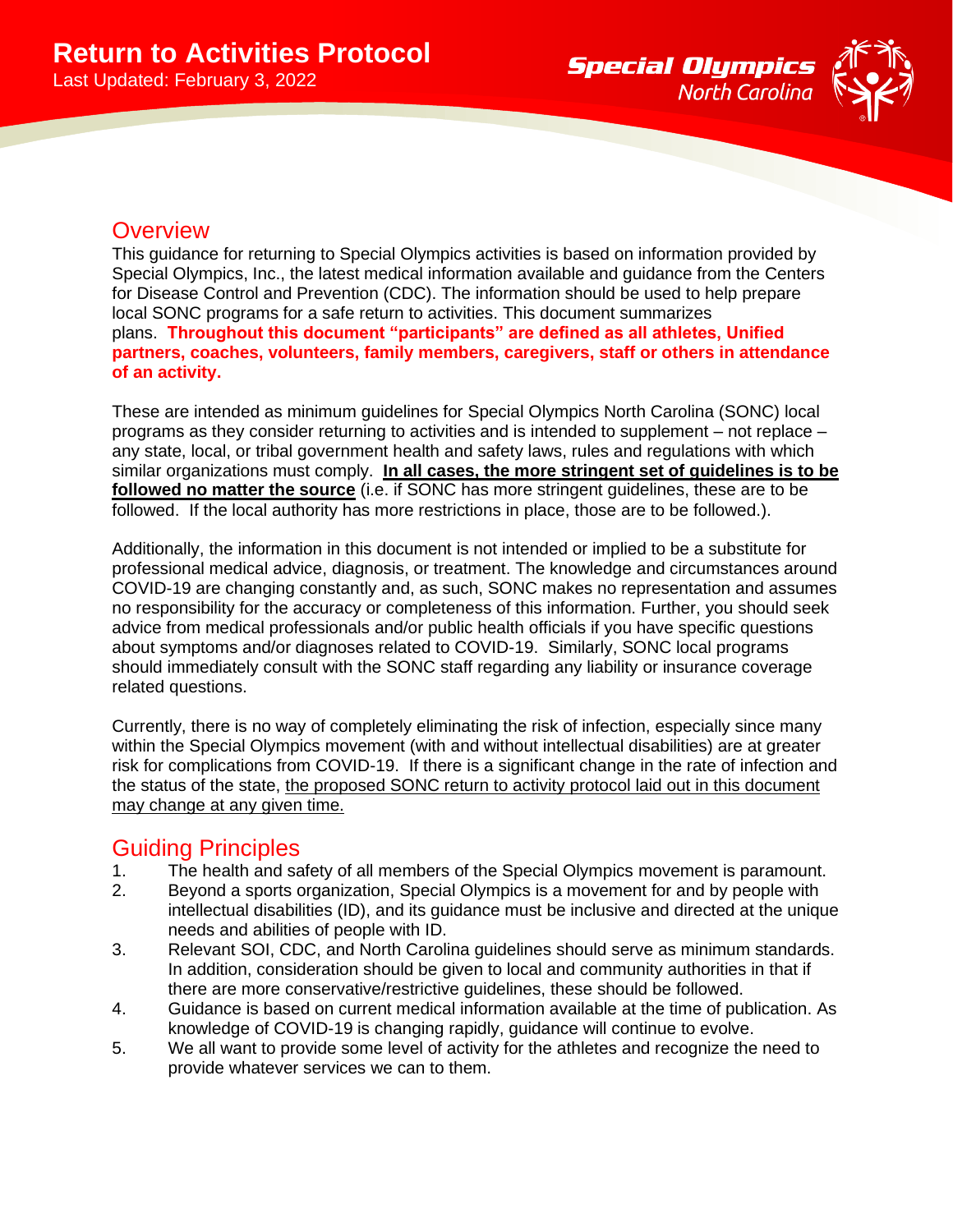

# Plans for Return to Activity

*All guidelines in this document are in effect until February 28, 2022, realizing that they may be updated at any time due to changing circumstances.*

Currently Special Olympics North Carolina is allowing all in-person activities.

## **Guidelines for any activities:**

All in-person gatherings should abide by the following:

- Everyone involved is comfortable with in-person activity. Any participant can opt out at any time.
- All are expected to follow parameters laid out by the state of North Carolina, local entities and relevant facilities.
- The organizer should have Personal Protective Equipment (PPE) available for all participants (masks, hand sanitizer, etc.)
- A [communicable disease acknowledgment and waiver form](https://forms.office.com/Pages/ResponsePage.aspx?id=hUQ6Ym-1YUKUYG4c8OYxXX7O8OVVeVtFk9jhrAB4p99UMjVPT0k1SVRSS0pNVFZMNEtJMEpNM0Y4MC4u) must be completed by every person attending the in-person gathering. This only has to be completed once.
- Masks are to be always worn indoors other than during vigorous activity/competition. Masks are optional when outdoors.
- Indoor activities for **up to 100** people may be held with the typical measures (masks, social distancing, etc.). 100 is counting everyone that SONC brings into the facility including, athletes, coaches, volunteers, spectators.
- If an indoor activity is proposed for **over 100** people, coordination must be done with SONC to implement additional measures which may include steps such as inquiring about vaccination status and/or COVID testing. Larger activities are not permitted unless agreed upon parameters are put in place.
- There is no limit on the size of outdoor activities, but all are encouraged to still focus on smaller-scale activities (approximately 200 people or under).
- Guidance for transportation arrangements is provided in this document.
- All of the usual safety recommendations are encouraged (handwashing, social distancing where possible, no sharing of equipment, etc.).
- Vaccinations are not required to participate in SONC activities, but they are encouraged.
- We have a full go-ahead for non-contact sports. Guidance for contact sports is being provided on a sport-by-sport basis by the SONC sport department.
- There is no longer any requirement to conduct the on-site screening process.
- Athlete Participation Packets (medicals) must be up-to-date for any athlete participating in any in-person activity (other than activities happening in a single school). Updated forms must be on file before participation.
- **If any SONC trainings/activities happen in a single school facility within the usual school operations/schedule, they may fall under all guidelines the school system has in place for their students rather than those provided by SONC. All of these functions would be considered school activities. Only if students travel to a multischool event would this be considered an SONC event and fall under all of our requirements including the need for a current Athlete Participation Packet.**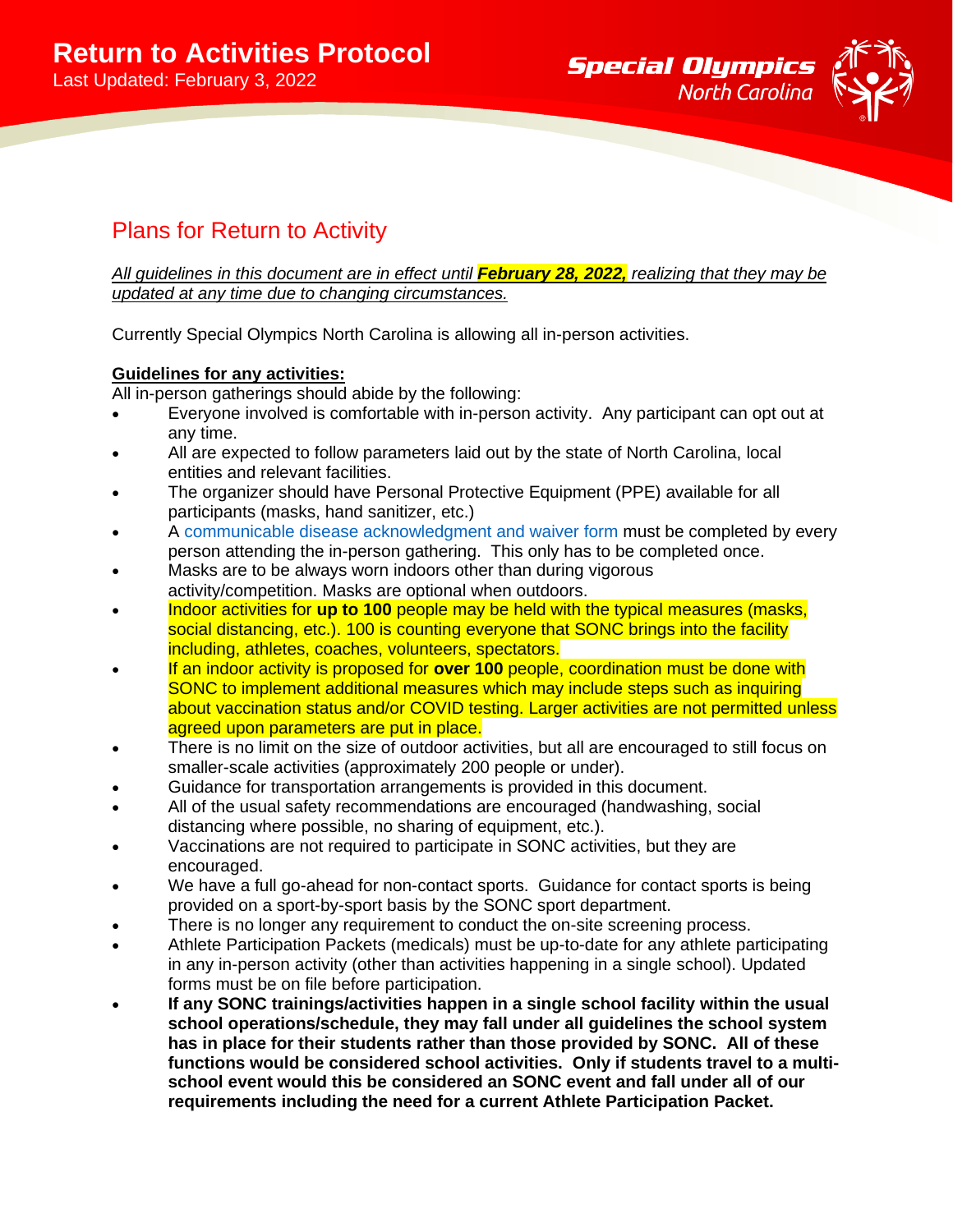

# Transportation Guidance

Special Olympics North Carolina (SONC) recognizes that transportation is a constant challenge under the best of circumstances. As we all try to maintain the safest environment possible for all involved, here are some guidelines to help you make decisions about transportation arrangements.

Feel free to share specific circumstances with your community resources director if you have questions.

### **Transportation Tips**

- We encourage you to only ride with members of your household if you can pull that off.
- If you need to carpool/share a vehicle, everyone should wear a mask the entire time while in the vehicle. Always verify that everyone is comfortable with this situation.
- Rental car companies do have a shortage of vehicles, particularly 12-passenger vans, so book early and consider alternatives as much as possible; these include family members carpooling, renting smaller vehicles, and recruiting additional people to drive (they should have a Class A volunteer screening form on file with us), etc.
- There is no specific limit on how many people can ride in a vehicle. A reasonable guideline for larger vehicles such as vans may be 50% capacity. Work with your participants to set a number with which everyone is comfortable.
- You raise good money for your local program and investing in transportation options is perfectly reasonable and necessary!
- **If the head coach and/or the entire team does not want to travel to an event**, we are open to families individually bringing athletes to upcoming training sessions for winter sports. Since these are not competition events, it is acceptable in this case for athletes to attend the event without a coach. We simply want to offer this to as many athletes as we can, and we realize each person needs to make their own individual decision about their comfort level by attending events. We still want to offer events for those interested in attending.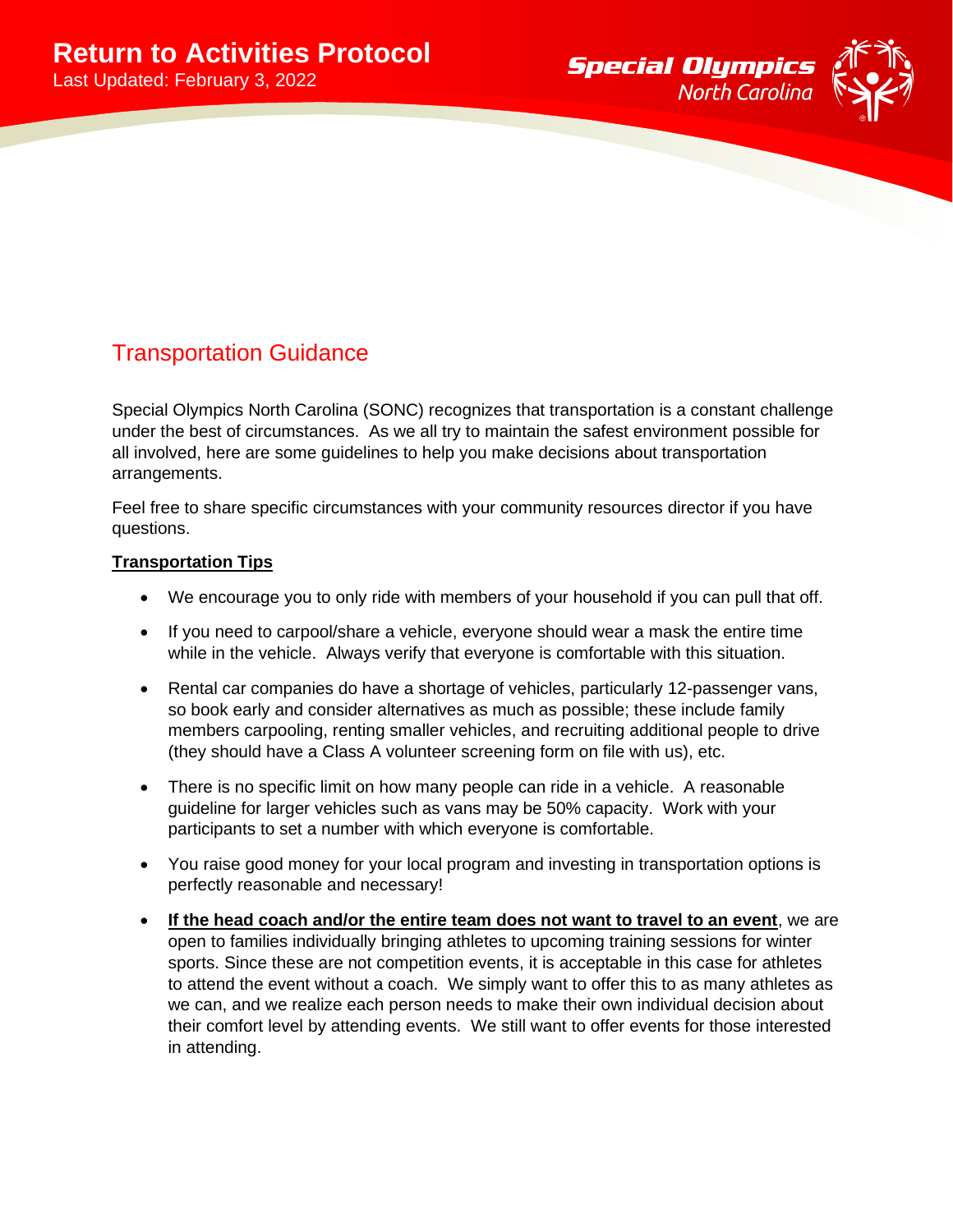

# Event Specifics

### **Fitness Training from Home**

SONC will continue to make training programs available for athletes and Unified partners. Partner Up Power Up will be in place either as a standalone fitness program or a complement to sport training.

#### **Competition Events**

#### **Local-level**

Competitions should not be held if athletes do not get at least four weeks of sport training. SONC recommends, instead, that sport showcases take place, so athletes still can participate in a sport. Divisioning and awarding of places would simply not happen at those showcase events but rather recognition of participation would be given.

Many local events are school based. All local leadership should be in regular contact with the local school system to understand their policies around the use of facilities, field trips, etc. which may impact those events. Plans for any local spring games should already be in motion; otherwise, spring games should be cancelled for 2022. Partner Up Power Up will once again be provided in addition to spring games or in lieu of a local games for those communities not holding the event.

#### **State-level**

Planning has begun for state-level events in 2022. Conditions will, however, be monitored closely to ensure that we can resume events involving overnight stays at that time.

#### **Coach Training Schools**

SONC will continue to hold coach sport training schools and Coaching Special Olympics Athletes in a virtual setting. Some in-person options may be offered in the spring. Additional trainings, including Protective Behaviors, General Orientation, and sport recertification tests, are already available online and can be accessed via the [SONC Coach and Sport Resources](https://sonc.net/get-involved/become-coach/coach-resources/)  [webpage.](https://sonc.net/get-involved/become-coach/coach-resources/)

#### **Fundraising special events (golf and fishing tournaments, polar plunges, etc.)**

Fundraising events have a lot of unique factors and there are ways to still conduct these events with adjustments. Please consult with SONC staff about any special event fundraisers so that each event can be assessed individually to determine if it will be possible in 2022.

#### **Healthy Athletes**

Healthy Athlete screening events will follow the same guidance as sport training and competition events.